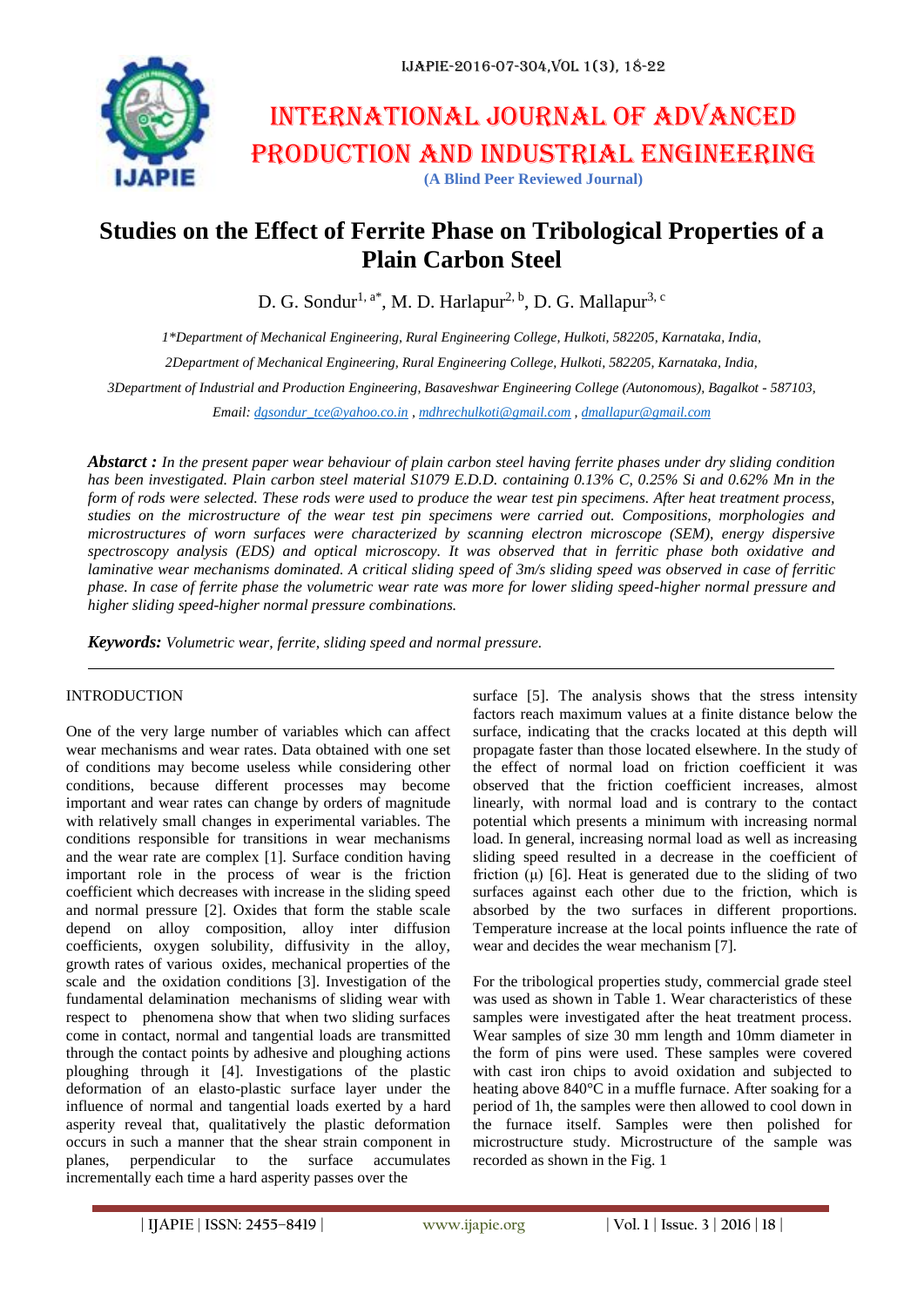

Fig.1 0.13 % Carbon steel,  $\lt 10$  % Pearlite, >90 % Ferrite annealed after heating at 840<sup>0</sup>C

#### WEAR TEST

The wear tests were carried using a pin on disc wear testing machine. Both the surfaces of the pins were cleaned with acetone and the test were carried out at different sliding speeds of 1, 3, 5 and 7m/s with corresponding loads at 1, 3, 5 and 7kg respectively. Dry sliding wear test was carried out using a hardened counter face of a polished disk of EN-32 with a hardness of HRC 62- 65 at a relative humidity of 50- 70 % at a room temperature of 32°C. Weight losses of pins were recorded using an electronic balance having an accuracy of 10-7 Kg at different interval of time.

#### METALLOGRAPHIC STUDIES

The test samples before the wear studies were prepared for metallographic examination by polishing using different grades of polish papers of 4/0, 6/0 and then wet polishing was carried out using wet alumina paste of sub-micron grade. Further, for etching of the wear test specimens after polishing 2% nital solution was used. After the wear test, worn out pin samples were coated with gold oxide to overcome the effect of oxidation and then studied under the optical and SEM microscopes. The micro hardness of the wear tested samples using Vickers hardness machine was measured using a load of 0.005kg. Surface roughness of the worn out pin specimen was recorded using surface roughness tester of Mitutoyo Precision SJ-210.

#### RESULTS AND DISCUSSIONS

Wear tests were first performed at a normal pressure from 0.1249 to 0.8743MPa with varying sliding speed from 1 to 7m/s for 10,000 meters. The volumetric wear rate was calculated from the expression volume loss per unit sliding distance  $\text{(mm}^3/\text{mm})$ 

#### *Volumetric wear rate: Effect of normal pressure for constant sliding speed*

As seen in Fig. 2, for the sliding speed of 1m/s, the volumetric wear rate increases and accordingly then decreases with further increase in the normal pressure. Initially volumetric wear rate is low and increases with the increase in the volumetric wear rate. With further increase in the normal pressure the volumetric wear rate falls down because the volume loss is inversely proportional to the hardness as per the Archard's equation. During wear test under the influence of normal pressure on the specimens, the stress field of dislocation density originates i.e. with further increase in the normal pressure volumetric wear rate decreases [7].



Volumetric Wear Rate of Ferrite

Further, under low sliding speed of 1m/s, the amount of heat generated between the sliding surfaces is quite low. Whatever the heat is generated will be carried out through the pin due to conduction. Also with increase in the normal pressure intimate contact between the wearing surfaces is more. Hence, with increase in the normal pressure amount of surface deformation is more which leads to work hardening. Due to this work hardening, surface hardness of the wearing pin increases, which results in reduction in volumetric wear rate. For the sliding speed of 3m/s the volumetric wear rate steadily increases with increase in the normal pressure. For the sliding speed of 5m/s, volumetric wear rate increases steeply with the normal pressure. For the sliding speed of 7m/s, initially the volumetric wear rate increases very fast, later at higher normal pressure of 0.8743MPa it decreases [8]. In case of ductile material with ferrite structure the wear takes place mainly by shear mode. Hence the wear increases only at the higher normal pressure, where frictional load could exceed the normal pressure causing the rise in frictional temperature leading to work hardening and easy removal of material due to embrittlement.

#### *Friction force: Effect of normal pressure for constant sliding speed*

From the Fig. 3 it is observed that the frictional force increases with increase in normal pressure. With increase in the normal pressure the intimate contact between the wearing surfaces and the sliding disc increases. Due to this increase in the contact area the frictional force increases with increase in the normal pressure.



Fig. 3 Effect of Normal Wear Pressure on Frictional Force for ferrite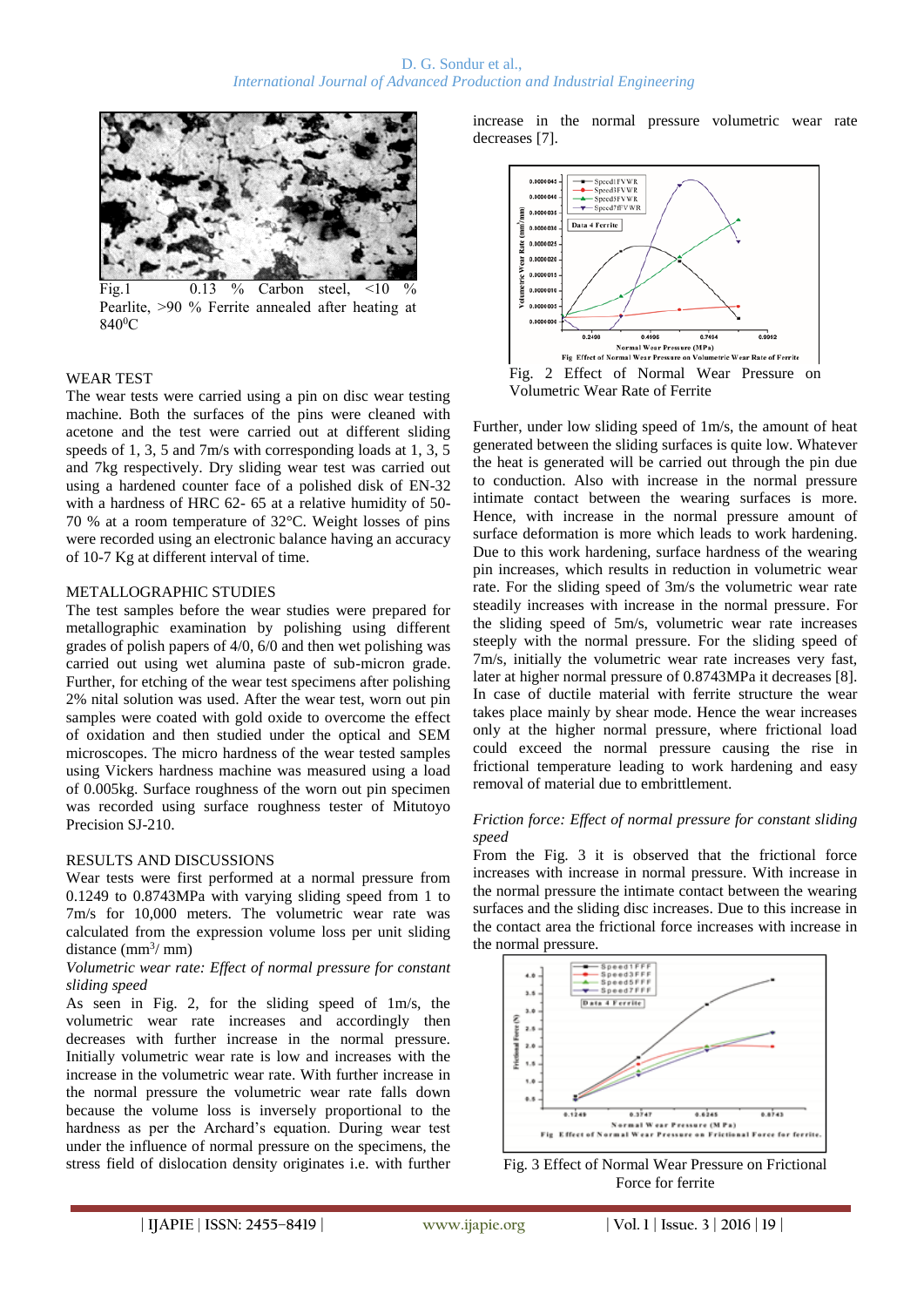#### D. G. Sondur et al., *International Journal of Advanced Production and Industrial Engineering*

The frictional force steeply increases with an increase in the normal pressure. Presence of bigger size micro welds increases the frictional force as seen in Figs. 4(a-d). At the sliding speed of 3m/s frictional force is almost low and remains the same with increase in the normal pressure. It is seen that under sliding speed of 3m/s oxide film is generated between the wearing surfaces. Further it is also observed that at the sliding speeds of 5 and 7m/s frictional force steadily increases with the increase in the normal pressure. Under these sliding speeds oxide films break away permitting intimate contact between the wearing surfaces. As the normal pressure increases the area of intimate contact will increase and the frictional force will increase steadily with increase in the normal pressure as seen in Fig. 5(a-b)



Fig.4 (a) Ferrite phase sliding speed 1m/sec, 212RPM, 0.1249 MPa normal pressure,

(b) Ferrite phase sliding speed 1m/sec, 212RPM, 0.3747MPanormal pressure,

(c) Ferrite phase sliding speed 1m/sec, 212RPM, 0.6245 MPa normal pressure, 167Min

(d) Ferrite phase sliding speed 1m/sec, 212RPM, 0.8743 MPa normal pressure of 1m/s,



Fig.5 (a) Ferrite phase sliding speed 7 m/sec, 1484RPM, 0.1249 MPa normal pressure,

(b) Ferrite phase sliding speed 7 m/sec, 1484RPM, 0.3747 MPa normal pressure

#### *Volumetric wear rate: Effect of sliding speed for constant normal pressure*

Fig. 6 represents the three wear regions viz mild wear regime, transition wear regime and severe wear regime. Very low volumetric wear rates are observed in tests at the sliding speed of 3m/s regardless of normal pressure. This indicates that at this sliding speed the volumetric wear rate is independent of the sliding speed. Fig. shows the variation of volumetric wear rate for specimens treated differently at different normal pressures and sliding speeds. It can be seen that these pin specimens show a lower volumetric wear rate at the lower normal pressure and sliding speed. However, the wear rate increases rapidly with an increase in sliding speed beyond a certain test normal pressure.



Fig 6 Effect of Normal Wear Pressure on Volumetric Wear Rate of Ferrite

Obviously, the wear mechanism of steel has a transition from mild wear to severe wear. It will be known from the analysis that the mild wear is oxidation dominated wear and the severe wear is plasticity dominated wear i.e. adhesion and delamination. It is understood that, volumetric wear rate is minimum at the sliding speed of 3m/s for all the normal pressures. Before and after the sliding speed of 3 m/s the volumetric wear rate is more when compared with that at the sliding speed of 3 m/s. At the sliding speed of 3 m/s the oxidative wear mechanism is observed.

#### *Friction force: Effect of sliding speed for constant normal Pressure*

From Fig. 7 it is observed that frictional force is reduced with the increase in the sliding speed for almost all normal pressures.



Fig. 7 Effect of sliding speed on frictional force

The frictional force increases with increase in the sliding speed because with increase in the sliding speed the reduction in residential time takes place which results in reduction in the growth of micro-welds. For the normal pressure of 0.8743MPa the frictional force reduces with the sliding speed up to 3m/s but increases further with increase in the sliding speed. Therefore the corresponding volumetric wear rate is low that is observed in the Figs.  $4(a)$ ,  $4(c)$ . The micrograph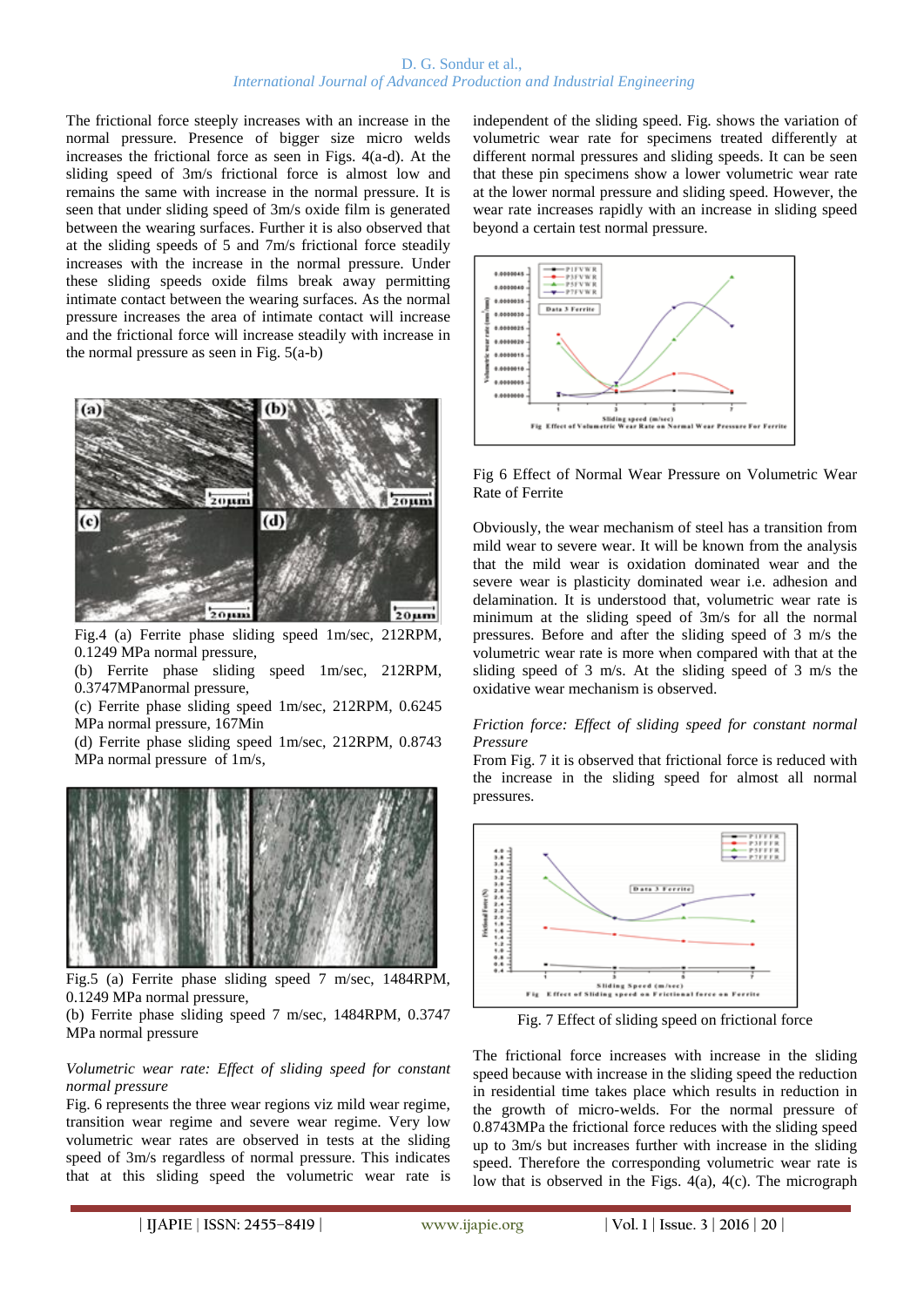#### D. G. Sondur et al., *International Journal of Advanced Production and Industrial Engineering*

also shows the chattering effect in the wear tracks, which may be due to the resistance offered by the material to the wear and also due to the welding effect on the debris that are formed.

Energy Dispersion Spectroscopy (EDS) Test

The EDS results interpreted in the figures with varying sliding speeds and normal pressures show that iron element was identified with no trace of oxygen in point 1.



Fig.8 212 RPM, 0.1249 MPa

However a strong oxygen peak was recognized in point 2. It is clear that these points have oxygen rich compounds or tribo-oxides. At low normal pressure and low sliding speed ferrite phase forms oxides of Fe, Ferrite phase very high concentrations of both manganese and iron oxides form at high normal pressure and high sliding speed.



Fig. 9 (a-c) 212 RPM, 0.1249 MPa, for point 1, 2 & 3



Fig. 10 1484 RPM, 0.8743MPa



Fig. 11 1484 RPM, 0.8743MPa

### **CONCLUSIONS**

- 1. Ferrite phase wears negligibly at low sliding speed and low normal pressure conditions.
- 2. Frictional force increases with the normal pressure.
- 3. Laminative and delaminative mechanism is observed under high normal pressures
- 4. For ferritic phase, at higher normal pressure and higher sliding speed, high concentrations of both Mn and Fe oxides form.

## **REFERENCES**

- [1] T.Akagaki. K.Kato, "Wear mode diagram in lubricated sliding friction of carbon steel",Wear,1988,pp 302-315
- [2] Niodong Li,You Wang and Jiajun Liu," A study on the dry friction of eutectoid steel, Wear,vol 143,1991,pp 41- 45
- [3] F.H. Stot and G.C. Wood, "The influence of oxides on the friction and wear of alloys", TRIBOLOGY International,1978,pp 211-218